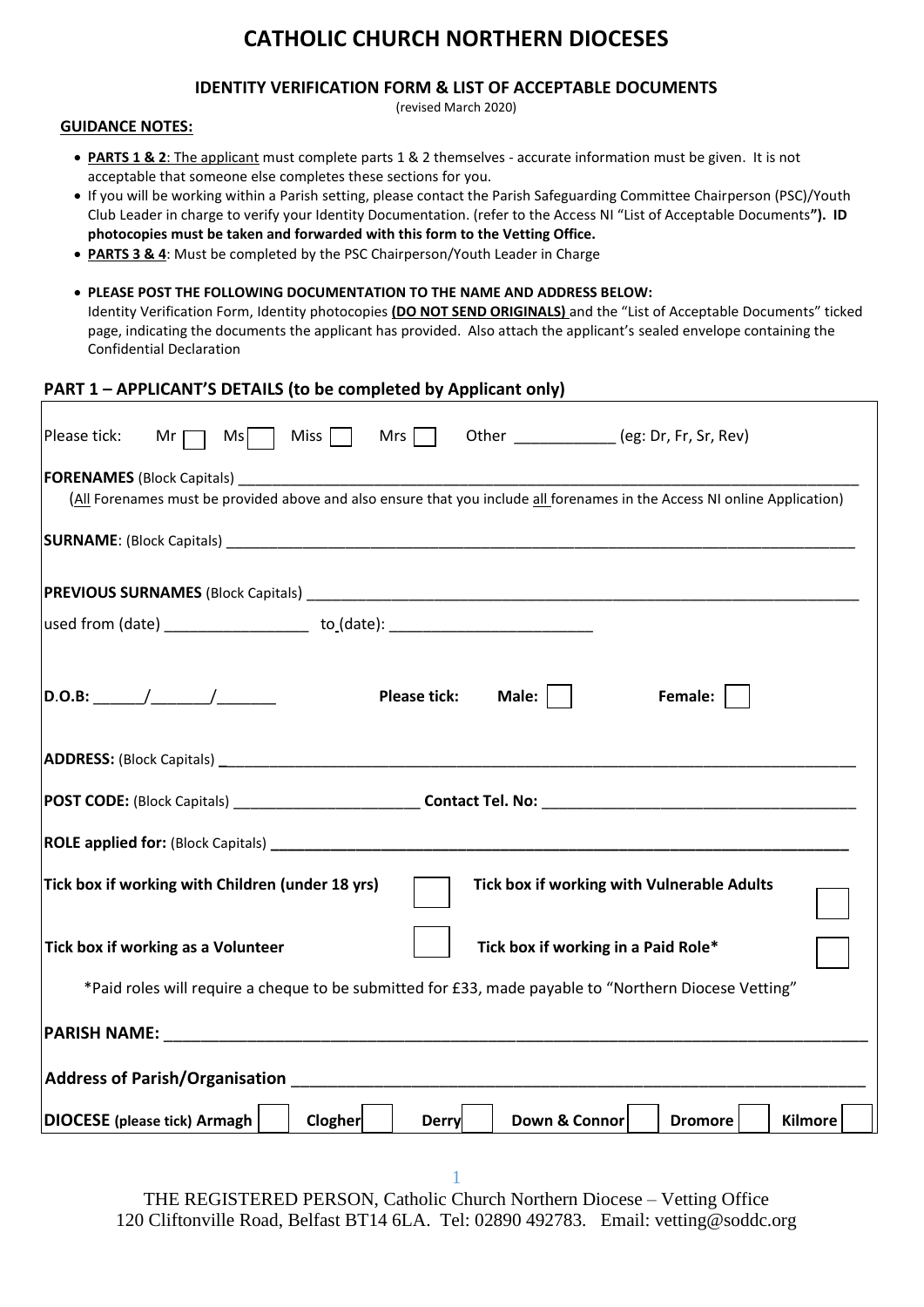| PART 2- IDENTITY DOCUMENTS (to be completed by Applicant)                                                         |                                                                   |               |                                                                                                           |  |  |  |
|-------------------------------------------------------------------------------------------------------------------|-------------------------------------------------------------------|---------------|-----------------------------------------------------------------------------------------------------------|--|--|--|
| Please refer to the "List of Acceptable Documents" and confirm below which route you have selected to verify your |                                                                   |               |                                                                                                           |  |  |  |
|                                                                                                                   |                                                                   |               | identity. (Applicants from outside the UK/EEA should consult with the Parish Safeguarding Committee       |  |  |  |
|                                                                                                                   | Chairperson/Deputy for help with appropriate documentation)       |               |                                                                                                           |  |  |  |
|                                                                                                                   |                                                                   | (Please tick) | • Provide 1 document from Group 1, and                                                                    |  |  |  |
|                                                                                                                   | Are you selecting from Route 1                                    |               | 2 further documents from Group 1, or Group 2a or Group 2b.                                                |  |  |  |
|                                                                                                                   |                                                                   | Note:         |                                                                                                           |  |  |  |
|                                                                                                                   | (3 documents in total)                                            |               | One of the documents must show your current address.                                                      |  |  |  |
|                                                                                                                   |                                                                   |               | Where possible one of the documents must have your photograph.                                            |  |  |  |
|                                                                                                                   | Are you selecting from Route 2                                    | (Please tick) | Provide 4 documents in total from Group 2a and 2b of which one                                            |  |  |  |
|                                                                                                                   | (4 documents in total)                                            |               | document must be a birth certificate issued after the time of birth                                       |  |  |  |
|                                                                                                                   |                                                                   |               | and a second document must show your current address.                                                     |  |  |  |
|                                                                                                                   |                                                                   |               |                                                                                                           |  |  |  |
|                                                                                                                   | PART 3 - TO BE COMPLETED BY PSC CHAIR/YOUTH CLUB LEADER IN CHARGE |               |                                                                                                           |  |  |  |
|                                                                                                                   |                                                                   |               | Please tick the box below which applies to this applicant                                                 |  |  |  |
| a)                                                                                                                |                                                                   |               | Volunteer Role - UK/EEA applicant. I confirm that I have checked current and original documentation for   |  |  |  |
|                                                                                                                   |                                                                   |               | the applicant named at Part 1. I am satisfied that the ID documentation listed at Part 4 below complies   |  |  |  |
|                                                                                                                   | with the ACCESSNI acceptable documents list.                      |               |                                                                                                           |  |  |  |
| b)                                                                                                                |                                                                   |               | Paid Role - UK/EEA applicant. I confirm that I have checked current and original documentation for the    |  |  |  |
|                                                                                                                   |                                                                   |               | applicant named at Part 1. I am satisfied that the ID documentation listed at Part 4 below complies with  |  |  |  |
|                                                                                                                   |                                                                   |               | the ACCESSNI acceptable documents list. I enclose a cheque for £33 made payable to "Northern Diocese      |  |  |  |
|                                                                                                                   | Vetting".                                                         |               |                                                                                                           |  |  |  |
| c)                                                                                                                |                                                                   |               | Volunteer Role - Applicant applying from outside the UK/EEA. I confirm that I have checked current and    |  |  |  |
|                                                                                                                   |                                                                   |               | original documentation for the applicant named at Part 1. I am satisfied that the ID documentation listed |  |  |  |
|                                                                                                                   |                                                                   |               | at Part 4 below complies with the ACCESSNI acceptable documents list (list also provided below.           |  |  |  |
| ❖ Group 1: Passport.                                                                                              |                                                                   |               |                                                                                                           |  |  |  |
|                                                                                                                   |                                                                   |               | ❖ Group 2(a): Driving Licence photocard or Immigration document/Visa/Work permit.                         |  |  |  |
| Group 2(b): Bank or Building Society statement or Letter of Sponsorship.                                          |                                                                   |               |                                                                                                           |  |  |  |
| $\mathsf{d}$                                                                                                      |                                                                   |               | Paid Role - Applicant applying from outside the UK/EEA. I confirm that I have checked current and         |  |  |  |
|                                                                                                                   |                                                                   |               | original documentation for the applicant named at Part 1. I am satisfied that the ID documentation listed |  |  |  |
|                                                                                                                   |                                                                   |               | at Part 4 below complies with the ACCESSNI acceptable documents list*. I have also confirmed that the     |  |  |  |
| applicant has the right to work in the UK. I enclose a cheque for £33 made payable to "Northern Diocese           |                                                                   |               |                                                                                                           |  |  |  |
| Vetting".                                                                                                         |                                                                   |               |                                                                                                           |  |  |  |
| *In the event that the applicant cannot provide the ID documentation as set out at c) above, you may              |                                                                   |               |                                                                                                           |  |  |  |
| select a substitute from the list set out in ANNEX E.                                                             |                                                                   |               |                                                                                                           |  |  |  |

|                                           | <b>PART 4: ID VERIFICATION</b>                    |                                                             |       |
|-------------------------------------------|---------------------------------------------------|-------------------------------------------------------------|-------|
| Please list documents viewed and verified |                                                   | <b>Please insert Reference Numbers for ID Documentation</b> |       |
|                                           |                                                   | (e.g "Passport Number, Driving Licence Number)              |       |
|                                           |                                                   |                                                             |       |
| 2                                         |                                                   |                                                             |       |
| 3                                         |                                                   |                                                             |       |
| 4                                         |                                                   |                                                             |       |
|                                           | <b>Signed: Catholic Church Identity Verifier</b>  |                                                             |       |
|                                           | Please print name:                                |                                                             |       |
|                                           | Contact telephone number (in case of any issues): |                                                             | Date: |

Data Protection: This form will be securely held by the Catholic Church Northern Diocese Vetting Office and will be treated as strictly confidential, in accordance with the Data Protection Act 2018, the Down and Connor Privacy Notice and governed by Access NI's Code of Practice and Privacy Notice, which can be found at: <http://www.downandconnorsafeguarding.com/privacy-notices/>

<https://www.nidirect.gov.uk/publications/accessni-code-practice>

*https://www.justice-ni.gov.uk/publications/ani-privacy*

THE REGISTERED PERSON, Catholic Church Northern Diocese – Vetting Office 120 Cliftonville Road, Belfast BT14 6LA. Tel: 02890 492783. Email: vetting@soddc.org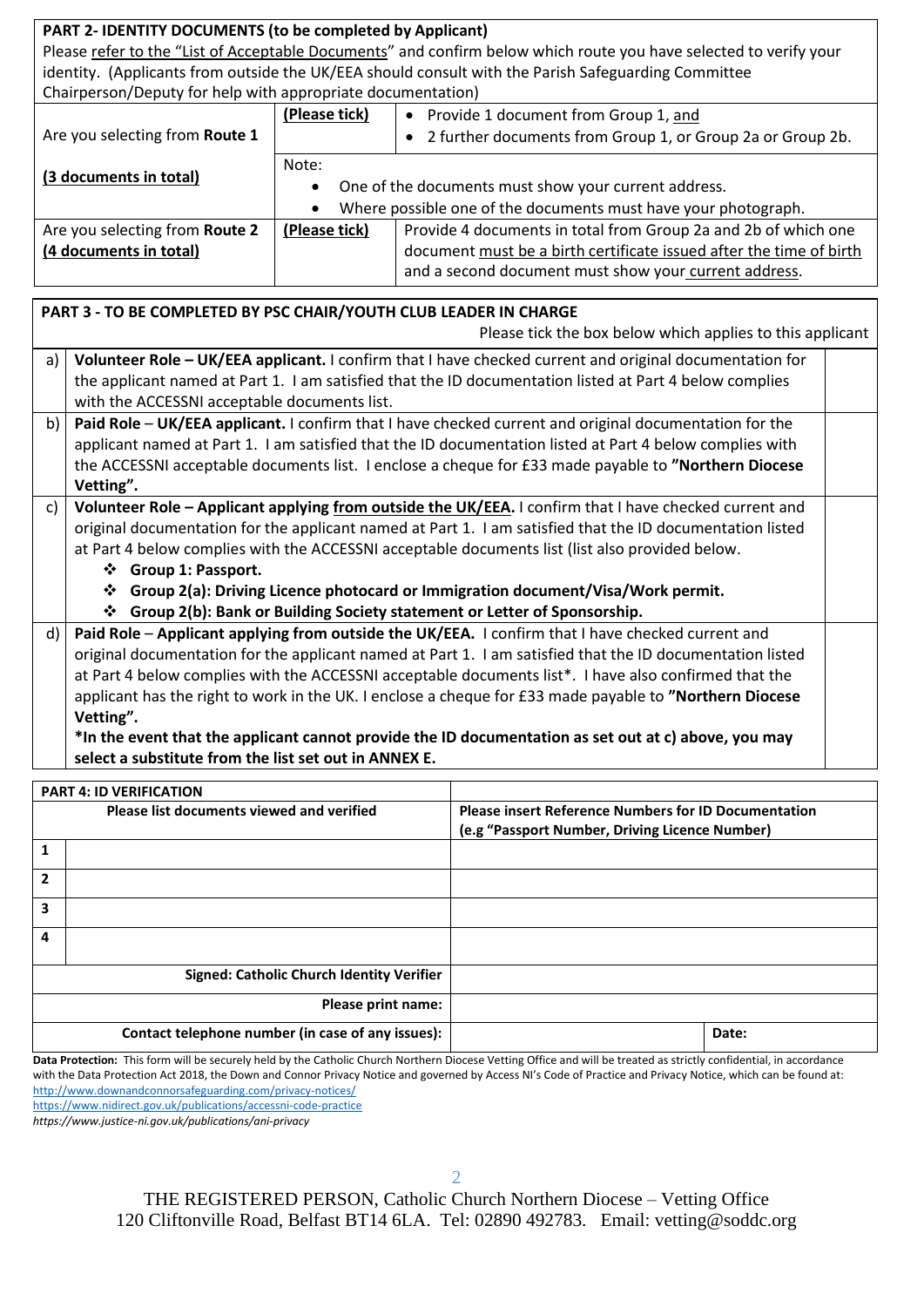# **LIST OF ACCEPTABLE DOCUMENTS – ISSUED BY ACCESS NI in NOV 2019**

Applicant to tick the appropriate boxes below and forward this page along with the Identity Verification Form, ID photocopies **(do not send originals)** and Confidential Declaration Form to the Vetting Office.

| <b>Group 1: Primary identity documents</b>                                                                                                |  |                                                                                                                                                                        |  |  |
|-------------------------------------------------------------------------------------------------------------------------------------------|--|------------------------------------------------------------------------------------------------------------------------------------------------------------------------|--|--|
| Current passport (any nationality)                                                                                                        |  | Original birth certificate (UK, Isle of Man or Channel Islands) issued<br>at time of birth                                                                             |  |  |
| Biometric Residence Permit (UK)                                                                                                           |  | Original long form Irish birth certificate – issued at time of<br>registration of birth (Ireland)                                                                      |  |  |
| Current driving licence photocard & counterpart, full<br>or provisional (UK, Ireland, Isle of Man, Channel<br>Islands or any EEA country) |  | Adoption certificate (UK, Isle of Man or Channel Islands)                                                                                                              |  |  |
| <b>Group 2a: Trusted government documents</b>                                                                                             |  |                                                                                                                                                                        |  |  |
| Birth certificate (UK, Ireland, Isle of Man or Channel<br>Islands) issued after time of birth                                             |  | Electoral ID card (NI only)                                                                                                                                            |  |  |
| Marriage/Civil Partnership Certificate (UK, Ireland,<br>Isle of Man or Channel Islands)                                                   |  | Current driving licence photocard (full or provisional) All countries<br>outside the EEA                                                                               |  |  |
| HM Forces ID card (UK)                                                                                                                    |  | Current driving licence (full or provisional paper version (if issued<br>before 1998) (UK, Isle of Man, Channel Islands, EEA)                                          |  |  |
| Firearms licence (UK, Channel Islands and Isle of<br>Man)                                                                                 |  | Immigration document, visa or work permit (issued by a country<br>outside the EEA - valid only if the applicant is working in the country<br>that issued the document) |  |  |

| Group 2b : Living and social history documents (WHERE AMOUNTS ARE SHOWING - PLEASE BLACK OUT) |                                                  |  |                                                        |  |
|-----------------------------------------------------------------------------------------------|--------------------------------------------------|--|--------------------------------------------------------|--|
|                                                                                               | Mortgage Statement (UK, EEA)                     |  | Land and Property Services rates demand (NI only)      |  |
|                                                                                               | Financial statement, for example ISA, pension or |  | Council tax statement (Great Britain, Channel Islands) |  |
|                                                                                               | endowment (UK)                                   |  |                                                        |  |
|                                                                                               | P45 or P60 statement (UK, Channel Islands)       |  |                                                        |  |

# Above documents ABOVE must be issued within the last 12 months

| Credit card statement (UK, EEA)                                                                                                                                                                            | ٦      | Bank or building society account opening confirmation letter (UK,<br>EEA)                         |
|------------------------------------------------------------------------------------------------------------------------------------------------------------------------------------------------------------|--------|---------------------------------------------------------------------------------------------------|
| Bank or Building society statement (UK, EEA)                                                                                                                                                               | 1      | Utility bill (not mobile phone) (UK, EEA) eg Electricity, Gas, Water &<br>Telephone Landline bill |
| Bank or Building society statement (Outside EEA)<br>(Branch must be in the country where the applicant<br>lives and works)                                                                                 | $\Box$ | Benefit statement, for example Child Benefit, Pension etc<br>(UK, Channel Islands)                |
| Central or local government, government agency, or local council document giving entitlement, for example from the<br>Department for Work and Pensions, the Employment Service, HMRC (UK, Channel Islands) |        |                                                                                                   |

# Above documents ABOVE must be issued within the last 3 months

| <b>EU National ID card</b>                                | $\Box$ l     | Cards carrying the PASS accreditation logo (UK, Isle of Man, Channel<br>Islands)                                                                                                                        |
|-----------------------------------------------------------|--------------|---------------------------------------------------------------------------------------------------------------------------------------------------------------------------------------------------------|
| 60+ or Senior (65+) SmartPass issued by Translink<br>(NI) | $\Box$       | Letter from head teacher or further education college principal (UK<br>for 16 -19 year olds in full time education $-$ only used in exceptional<br>circumstances if other documents cannot be provided) |
| yLink card issued by Translink (NI)                       | $\mathbf{L}$ | Letter of sponsorship from future employment provider or voluntary<br>organization (Non-UK or non-EEA only for applicants residing outside<br>UK at time of application)                                |

# Above documents ABOVE must be valid at the time of checking

**EEA Countries include:** Austria, Belgium, Bulgaria, Croatia, Republic of Cyprus, Czech Republic, Denmark, Estonia, Finland, France, Germany, Greece, Hungary, Ireland, Italy, Latvia, Lithuania, Luxembourg, Malta, Netherlands, Poland, Portugal, Romania, Slovakia, Slovenia, Spain, Sweden, the UK, Iceland, Liechtenstein and Norway. Contact the Vetting Office, if you need a copy of non-EEA countries

THE REGISTERED PERSON, Catholic Church Northern Diocese – Vetting Office 120 Cliftonville Road, Belfast BT14 6LA. Tel: 02890 492783. Email: vetting@soddc.org